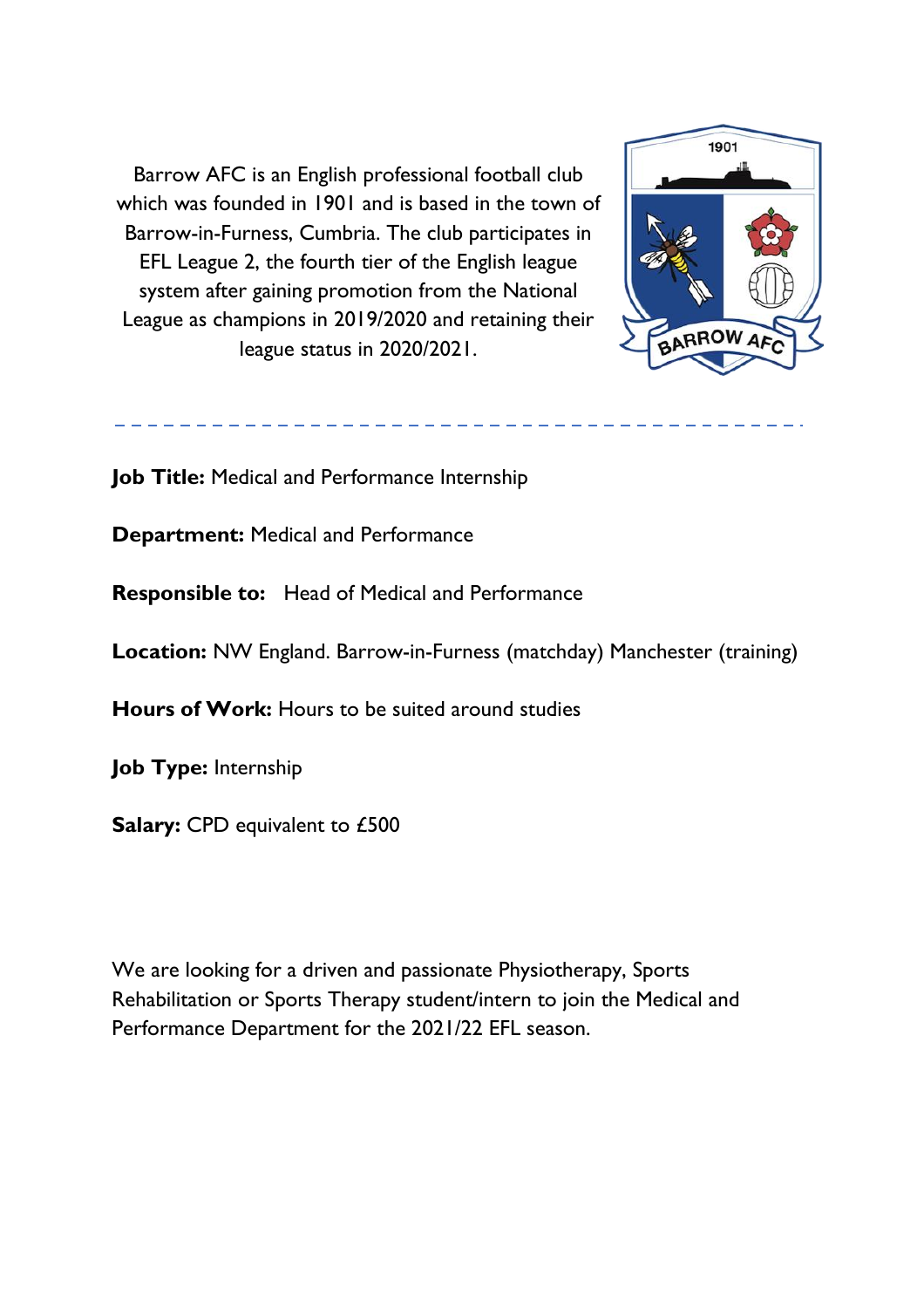## **Role Criteria:**

- Positive work ethic, punctual and professional at all times when carrying out roles and duties
- Develop new research ideas and propose them to the department
- Contribute to club CPD events
- Abide to all club and EFL policies
- To assist the Sports Science, Medical and Rehabilitation staff in the physical conditioning, preparation and development of the Barrow AFC playing squad.
- To act as a supporting member of staff helping with day-to-day tasks around the training ground and on match days

## **Main responsibilities:**

- Adhere to all relevant regulatory bodies and legislation to always maintain professional conduct
- Ensure health, safety and hygiene guidelines are appropriately followed
- Comply with all club policies regarding COVID-19
- Attend all meeting with department staff and coaches
- Ensure equipment is prepared for the day's sessions
- Prepare fluids and appropriate nutrition for players so that it is readily available throughout the day
- Assist any delivery of the physical conditioning programme for the entire playing squad
- Help with the design and delivery of pre-training preparation sessions to all members of the training squad. Including soft tissue treatments, manual therapy, activation, and mobility sessions
- Assist where required with implementing injury prevention strategies
- Aid with collection of GPS and HR data if required